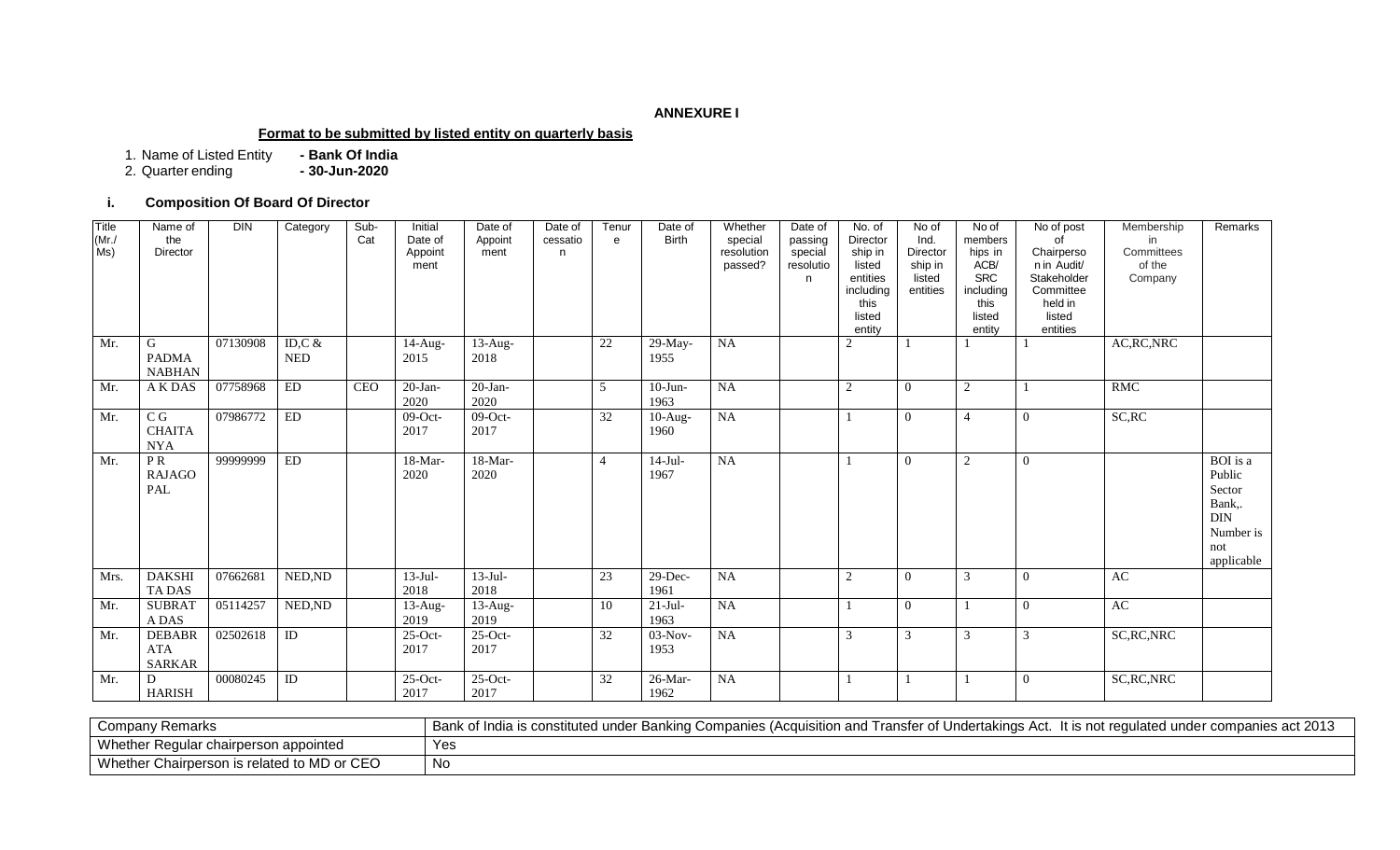# **ii. Composition of Committees**

## **a. Audit Committee**

| Sr. | Name of the Director | Category   | Chairperson/Membership | Appointment | <b>Cessation Date</b> |
|-----|----------------------|------------|------------------------|-------------|-----------------------|
| No. |                      |            |                        | Date        |                       |
|     | <b>G PADMANABHAN</b> | ID,C $\&$  | Member                 | 13-Aug-2018 |                       |
|     |                      | <b>NED</b> |                        |             |                       |
|     | P R RAJAGOPAL        | ED         | Member                 | 18-Mar-2020 |                       |
|     | <b>SUBRATA DAS</b>   | NED, ND    | Member                 | 20-Jan-2020 |                       |
|     | <b>DAKSHITA DAS</b>  | NED, ND    | Member                 | 13-Aug-2018 |                       |

| Company Remarks          | Audit committee is constituted under RBI Circular. Audit committee is constituted<br>under RBI Circular. Audit committee is constituted under RBI Circular. Audit<br>committee is constituted under RBI Circular. Audit committee is constituted under<br><b>RBI Circular.</b> |
|--------------------------|--------------------------------------------------------------------------------------------------------------------------------------------------------------------------------------------------------------------------------------------------------------------------------|
| <b>Whether Permanent</b> | No.                                                                                                                                                                                                                                                                            |
| chairperson appointed    |                                                                                                                                                                                                                                                                                |

## **b. Stakeholders Relationship Committee**

| Sr. | Name of the Director | Category | Chairperson/Membership | Appointment    | <b>Cessation Date</b> |
|-----|----------------------|----------|------------------------|----------------|-----------------------|
| No. |                      |          |                        | Date           |                       |
|     | DEBABRATA SARKAR     | ID       | Chairperson            | $25-Oct-2017$  |                       |
|     | D HARISH             | ΙD       | Member                 | $25-Oct-2017$  |                       |
|     | C G CHAITANYA        | ED       | Member                 | 09-Oct- $2017$ |                       |
|     | P P RAJAGOPAL        | ED       | Member                 | 18-Mar-2020    |                       |

| Company Remarks          |     |
|--------------------------|-----|
| <b>Whether Permanent</b> | Yes |
| chairperson<br>appointed |     |

#### **c. Risk Management Committee**

| Sr.            | Name of the Director | Category   | Chairperson/Membership | Appointment | <b>Cessation Date</b> |
|----------------|----------------------|------------|------------------------|-------------|-----------------------|
| No.            |                      |            |                        | Date        |                       |
|                | <b>G PADMANABHAN</b> | ID, $C \&$ | Chairperson            | 14-Aug-2018 |                       |
|                |                      | <b>NED</b> |                        |             |                       |
| $\overline{2}$ | <b>AKDAS</b>         | ED         | Member                 | 20-Jan-2020 |                       |
| 3              | C G CHAITANYA        | <b>ED</b>  | Member                 | 09-Oct-2017 |                       |
| 4              | P R RAJAGOPAL        | <b>ED</b>  | Member                 | 18-Mar-2020 |                       |
| 5              | <b>DEBABRATA</b>     | ID         | Member                 | 25-Oct-2017 |                       |
|                | <b>SARKAR</b>        |            |                        |             |                       |
| 6              | <b>D HARISH</b>      | ID         | Member                 | 25-Oct-2017 |                       |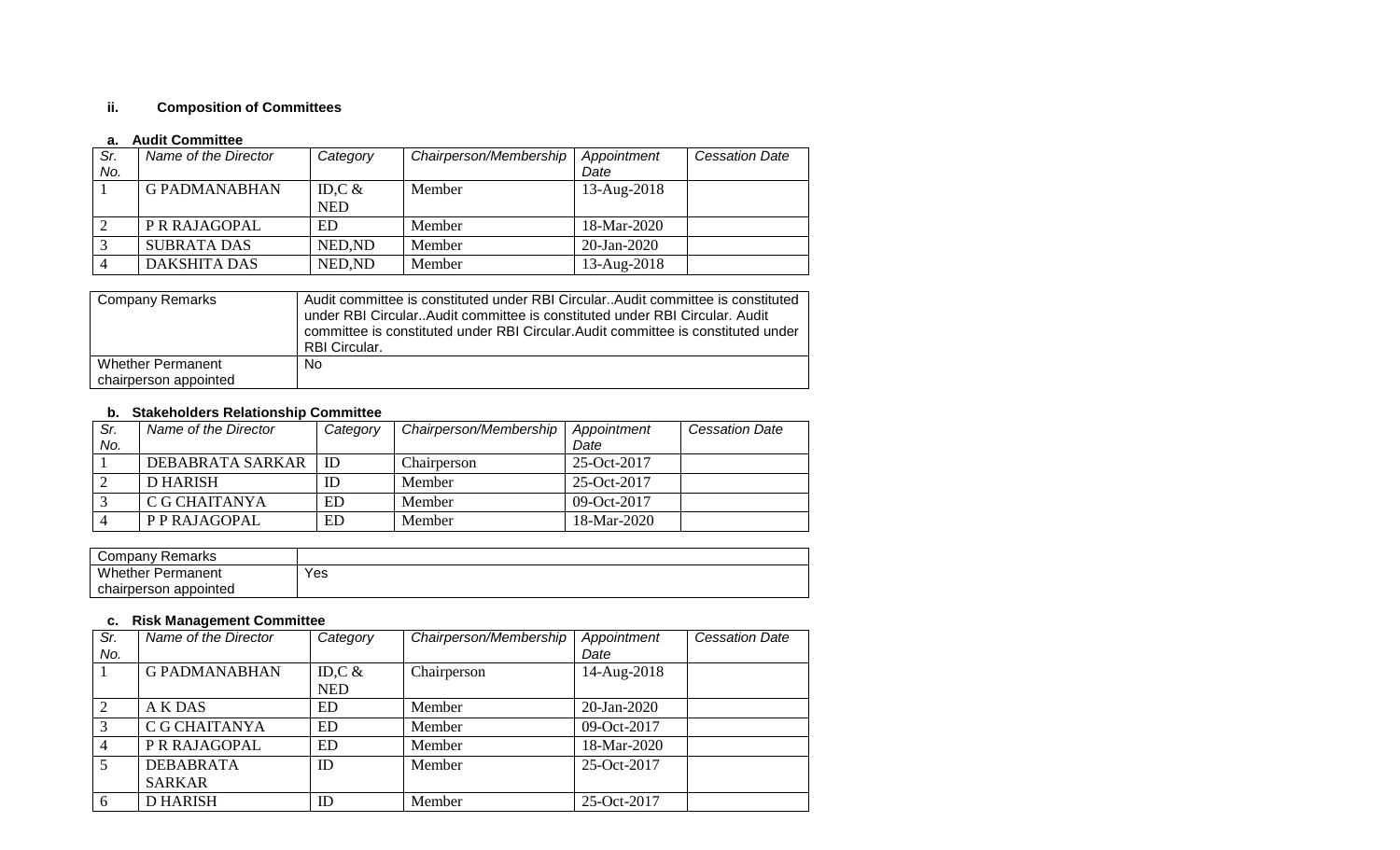| Company Remarks          |     |
|--------------------------|-----|
| <b>Whether Permanent</b> | Yes |
| chairperson appointed    |     |

## **d. Nomination and Remuneration Committee**

| Sr.<br>No. | Name of the Director | Category   | Chairperson/Membership | Appointment<br>Date | <b>Cessation Date</b> |
|------------|----------------------|------------|------------------------|---------------------|-----------------------|
|            | DEBABRATA            | ID         | Chairperson            | 18-Feb-2020         |                       |
|            | <b>SARKAR</b>        |            |                        |                     |                       |
|            | <b>G PADMANABHAN</b> | ID, $C \&$ | Member                 | 18-Feb-2020         |                       |
|            |                      | <b>NED</b> |                        |                     |                       |
|            | D HARISH             | ΙD         | Member                 | 18-Feb-2020         |                       |

| Company Remarks             |     |
|-----------------------------|-----|
| <b>Whether Permanent</b>    | Yes |
| appointed) ۱<br>chairperson |     |

# iii. **Meeting of Board of Directors**

| Date(s) of Meeting<br>(if any) in the<br>previous quarter | Date(s) of Meeting<br>(if any) in the<br>relevant quarter | Whether<br>requirement of<br>Quorum met | Number of<br><b>Directors present</b> | <b>Number of Independent</b><br><b>Directors present</b> |
|-----------------------------------------------------------|-----------------------------------------------------------|-----------------------------------------|---------------------------------------|----------------------------------------------------------|
| $21$ -Jan-2020                                            | $21-Apr-2020$                                             | Yes                                     |                                       |                                                          |
| $31-Jan-2020$                                             | 27-May-2020                                               | Yes                                     |                                       |                                                          |
| 18-Feb-2020                                               | $15$ -Jun-2020                                            | Yes                                     |                                       |                                                          |
| 19-Mar-2020                                               | 25-Jun-2020                                               | Yes                                     |                                       |                                                          |
| 30-Mar-2020                                               |                                                           | Yes                                     |                                       |                                                          |

| Company Remarks               |    |
|-------------------------------|----|
| Maximum gap between any       | 35 |
| two consecutive (in number of |    |
| days)                         |    |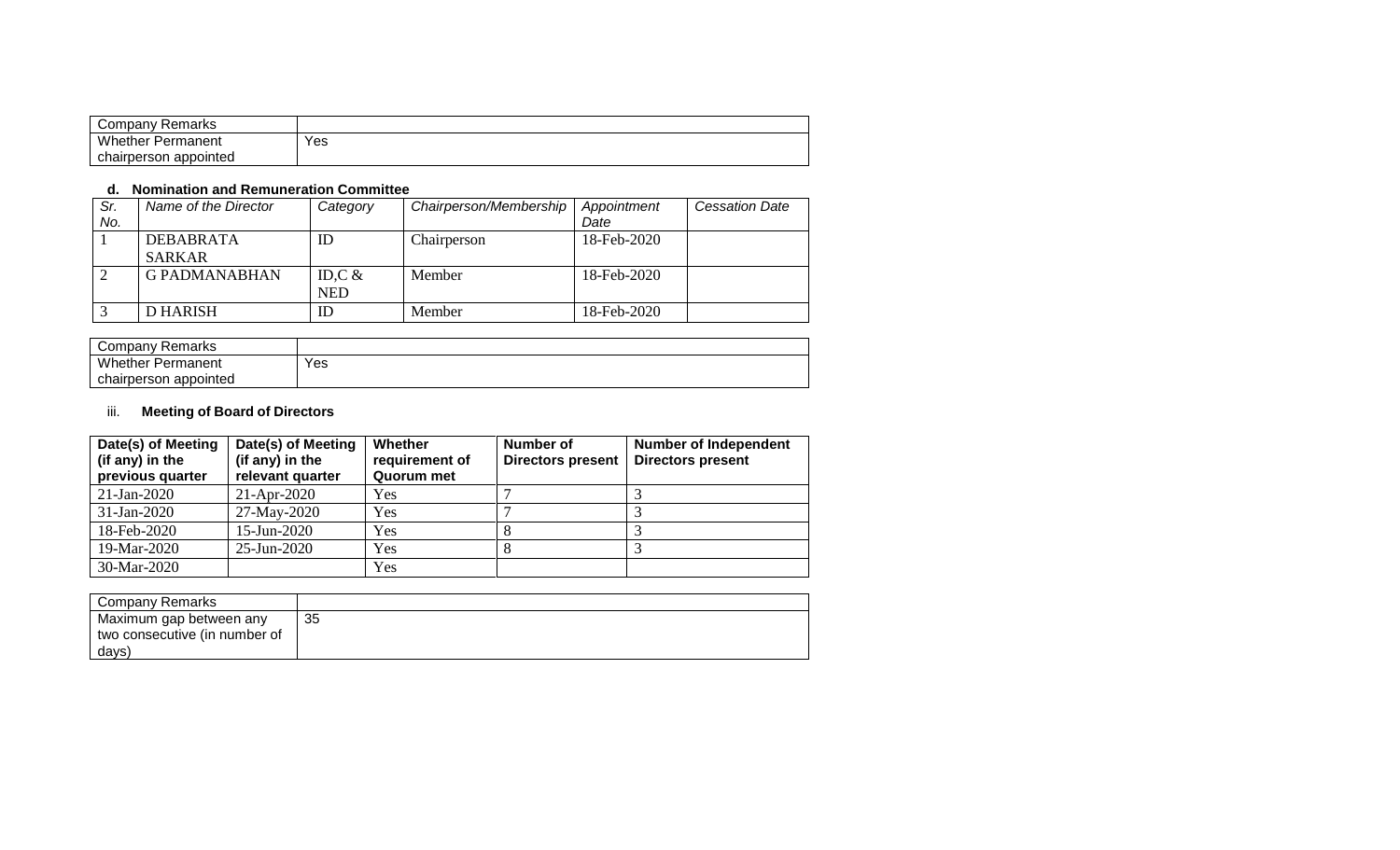# iv. **Meeting of Committees**

| Name of the<br>Committee | Date(s) of<br>meeting during<br>of the committee<br>in the previous<br>quarter | Date(s) of<br>meeting of the<br>committee in the<br>relevant quarter | Whether<br>requirement<br>of Quorum<br>met (Yes/No) | <b>Number of</b><br><b>Directors</b><br>present | Number of<br>independent<br>directors<br>present |
|--------------------------|--------------------------------------------------------------------------------|----------------------------------------------------------------------|-----------------------------------------------------|-------------------------------------------------|--------------------------------------------------|
| <b>Audit Committee</b>   | 22-Jan-2020                                                                    | 21-May-2020                                                          | Yes                                                 | 6                                               |                                                  |
| <b>Audit Committee</b>   | $31-Jan-2020$                                                                  | 25-Jun-2020                                                          | Yes                                                 | 5                                               |                                                  |
| <b>Audit Committee</b>   | 19-Mar-2020                                                                    |                                                                      | Yes                                                 | 3                                               |                                                  |
| <b>Risk Management</b>   | $21-Jan-2020$                                                                  | $21-Apr-2020$                                                        | Yes                                                 | 5                                               | 3                                                |
| Committee                |                                                                                |                                                                      |                                                     |                                                 |                                                  |
| <b>Stakeholders</b>      |                                                                                | $04$ -Jun-2020                                                       |                                                     | 4                                               | $\overline{2}$                                   |
| Relationship             |                                                                                |                                                                      |                                                     |                                                 |                                                  |
| Committee                |                                                                                |                                                                      |                                                     |                                                 |                                                  |
| Nomination &             |                                                                                | 15-Jun-2020                                                          |                                                     | 3                                               | 3                                                |
| Remuneration             |                                                                                |                                                                      |                                                     |                                                 |                                                  |
| Committee                |                                                                                |                                                                      |                                                     |                                                 |                                                  |

| Company Remarks               |    |
|-------------------------------|----|
| Maximum gap between any       | 62 |
| two consecutive (in number of |    |
| days) [Only for Audit         |    |
| Committeel                    |    |

# v. **Related Party Transactions**

| <b>Subject</b>                                                                                            | <b>Compliance status</b><br>(Yes/No/NA) | <b>Remark</b> |
|-----------------------------------------------------------------------------------------------------------|-----------------------------------------|---------------|
| Whether prior approval of audit committee obtained                                                        | Not Applicable                          |               |
| Whether shareholder approval obtained for material RPT                                                    | Not Applicable                          |               |
| Whether details of RPT entered into pursuant to omnibus<br>approval have been reviewed by Audit Committee | Not Applicable                          |               |

| Disclosure of notes on related  | Bank is a Government entity. Hence related prior approval of audit committee for |
|---------------------------------|----------------------------------------------------------------------------------|
| party transactions and          | related party transactions is not applicable. Bank is a Government entity. Hence |
| Disclosure of notes of material | related prior approval of audit committee for related party transactions is not  |
| related party transactions      | applicable.                                                                      |